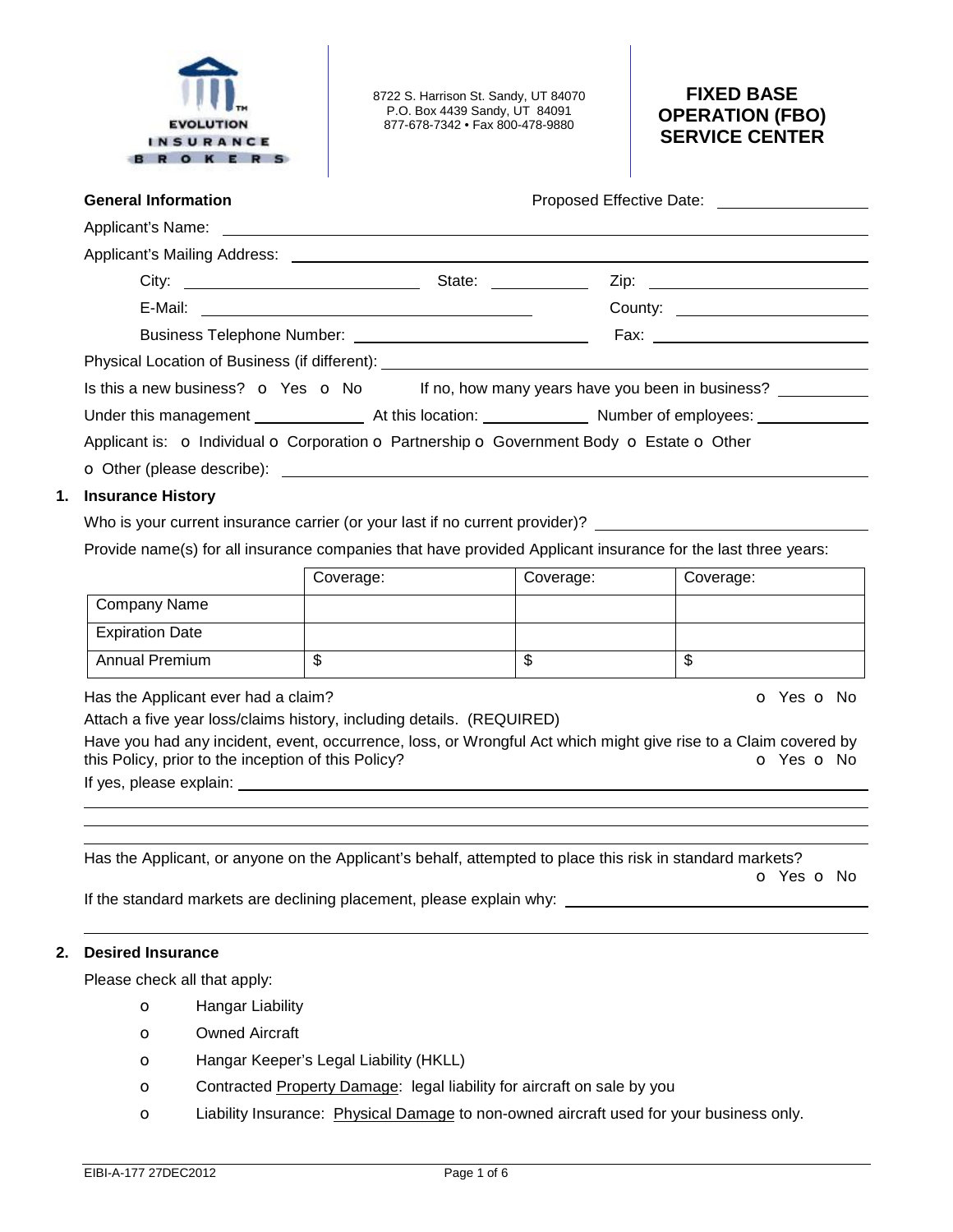- o DOL
- o Food Products (if the FBO includes a restaurant)
- o Rental Cars/Shuttle Service
- o Commercial Auto (if selected, please attach list of vehicles to be covered)
- o Equipment Coverage
- o Storage Tank (for fuel stored on-site)
- o Flight Instruction (if this is selected, please provide list of instructors to be covered. No coverage will be provided to

**Limit of Liability:** Hangar Liability for FBO

| $\circ$  | \$25,000/\$75,000             |                             | $\Omega$ \$200,000/\$400,000 |                   |                  |
|----------|-------------------------------|-----------------------------|------------------------------|-------------------|------------------|
| $\Omega$ | \$50,000/\$100,000            | $\Omega$                    | \$250,000/\$500,000          |                   |                  |
| $\circ$  | \$100,000/\$200,000           | $\circ$                     | \$500,000/\$1,000,000        |                   |                  |
| $\circ$  | \$150,000/\$300,000           |                             |                              |                   |                  |
|          | Self Insured Retention (SIR): | $\bullet$ \$1,000 (Minimum) |                              | $\Omega$ \$1,500  | $\Omega$ \$2,500 |
|          |                               | $\Omega$ \$5,000            |                              | $\Omega$ \$10,000 |                  |

# **3. Business Activities**

1. List all location(s) owned or from which you operate (use separate sheet if necessary) for which you want coverage. Please list address, city, state and description of use. Show main location/headquarters as number 1.

|                     | <b>NUMBER AND STREET</b> | <b>CITY</b> | <b>COUNTY</b> | <b>STATE</b> | <b>ZIP CODE</b> |
|---------------------|--------------------------|-------------|---------------|--------------|-----------------|
| $LOC.$ <sup>1</sup> |                          |             |               |              |                 |
| Loc.2               |                          |             |               |              |                 |
| Loc.3               |                          |             |               |              |                 |

2. Description of use for each location listed:

Loc. 1:

Type of FBO: **o** Full Service **o** Limited Use

Please list all services available at this location:

Loc. 2: \_\_\_\_\_\_

Type of FBO: **o** Full Service **o** Limited Use

Please list all services available at this location:

Loc. 3:

Type of FBO: **o** Full Service **o** Limited Use

Please list all services available at this location:

| Please specify your annual gross receipts for each of the following categories: |                     |                             |  |  |  |
|---------------------------------------------------------------------------------|---------------------|-----------------------------|--|--|--|
|                                                                                 | <b>Actual Sales</b> | Projected Next 12<br>Months |  |  |  |
| Physical Repair (Aircraft Body) of Aircraft - Gross Income                      |                     |                             |  |  |  |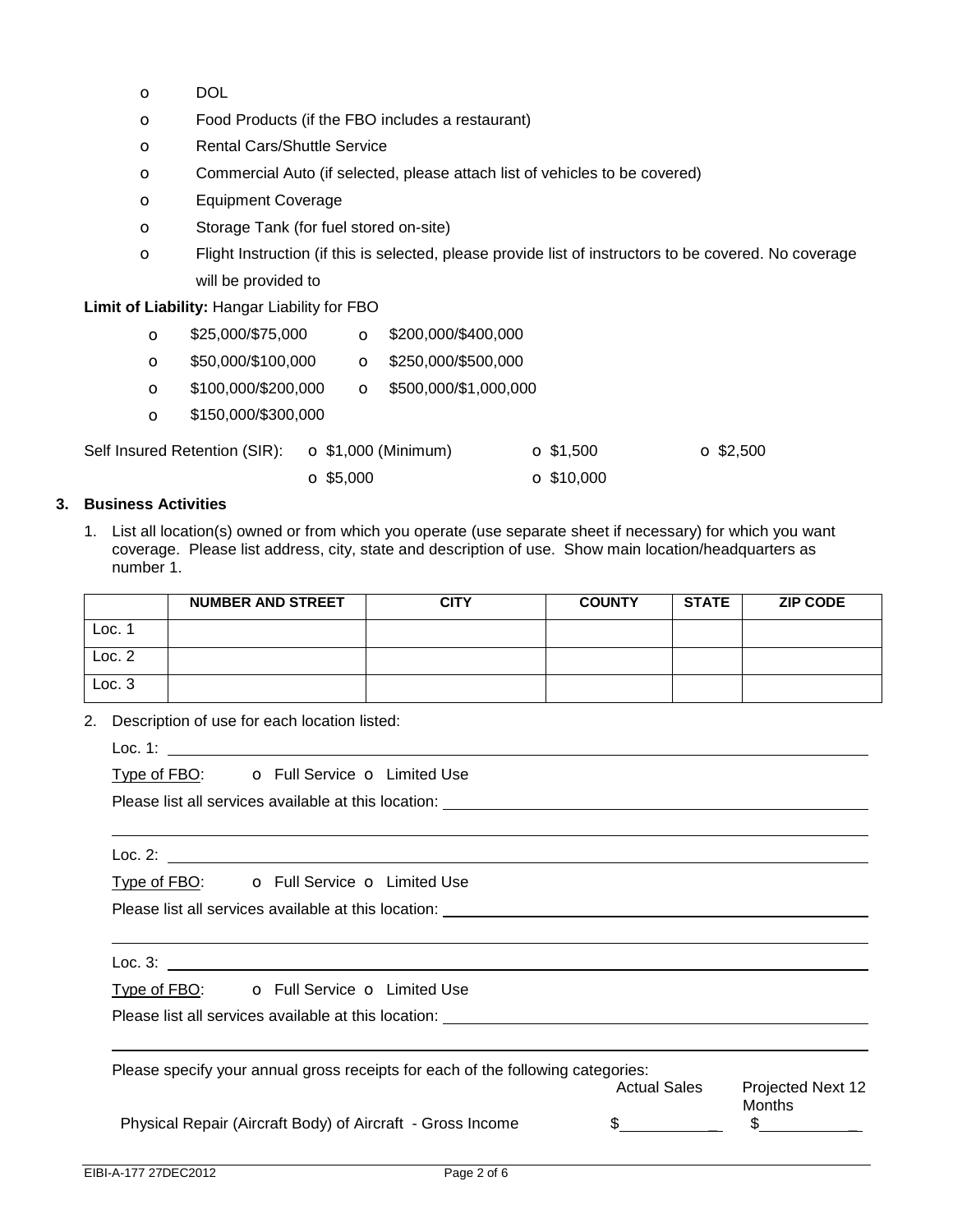|    | Sales of Aircraft Parts and Supplies - Gross Sales       |                                                                       | \$                                                             | $\frac{1}{2}$                                   |
|----|----------------------------------------------------------|-----------------------------------------------------------------------|----------------------------------------------------------------|-------------------------------------------------|
|    | <b>Used Aircraft Sales - Gross Sales</b>                 |                                                                       | \$                                                             | $\frac{1}{2}$                                   |
|    | <b>New Aircraft Sales - Gross Sales</b>                  |                                                                       | $\sim$                                                         | $\frac{1}{2}$                                   |
|    | <b>Leased Aircraft Sales - Gross Sales</b>               |                                                                       | \$                                                             | $\frac{1}{2}$                                   |
|    | Gasoline - Gallons Sold                                  |                                                                       | $\mathbb S$                                                    | $\frac{1}{2}$                                   |
|    | Storage of Aircraft - Gross Income                       |                                                                       | $\sim$                                                         | $\sim$                                          |
|    | lube and oil, brakes, engine rebuilding-<br>Gross Income | Mechanical Repair and Service to aircraft -tune-up, air conditioning, |                                                                |                                                 |
|    |                                                          |                                                                       | $\frac{1}{2}$                                                  | $\frac{1}{2}$                                   |
|    |                                                          | Experimental or Homebuilt/Ultralight Aircraft Repair, - Gross Income  | $\frac{1}{2}$                                                  | $\frac{1}{2}$                                   |
|    | Rental of Aircraft - etc.-Gross Income                   |                                                                       | $\frac{1}{2}$                                                  | $\frac{1}{2}$                                   |
|    | <b>Tire Sales and Service-Gross Sales</b>                |                                                                       | $\mathbb{S}$                                                   | $\frac{1}{2}$                                   |
|    | <b>Parking-Gross Sales</b>                               |                                                                       | $\mathbb{S}$                                                   | $\frac{1}{2}$                                   |
|    | All Other Income-Explain                                 |                                                                       | \$                                                             | $\frac{1}{2}$                                   |
|    | <b>Retail Sales</b>                                      |                                                                       | $\frac{1}{2}$                                                  | $\frac{1}{2}$                                   |
|    | Total Gross Receipts from all operations                 |                                                                       | $\frac{1}{2}$                                                  | $\frac{1}{2}$                                   |
| 4. | <b>Employee Information</b>                              |                                                                       |                                                                |                                                 |
|    | 1. Number of Total Staff: ____________________           |                                                                       |                                                                |                                                 |
|    |                                                          |                                                                       | Seasonal: <b>Seasonal</b> : <b>Seasonal</b> : <b>Seasonal:</b> |                                                 |
|    |                                                          | <b>NUMBER</b>                                                         |                                                                | <b>ESTIMATED ANNUAL GROSS</b><br><b>PAYROLL</b> |
|    | A. Proprietor, Partner, Officer                          |                                                                       | $\overline{\mathcal{S}}$                                       |                                                 |
|    | <b>B.</b> Office Employees                               |                                                                       | $\mathfrak{S}$                                                 |                                                 |
|    | C. Salesmen                                              |                                                                       | $\mathbb{S}$                                                   |                                                 |
|    | D. Service Dept. Employees                               |                                                                       | $\overline{\mathbb{S}}$                                        |                                                 |

### 2. Mechanic List:

| <b>NAME</b> | <b>POSITION</b> | D.O.B. | <b>A&amp;P OR IA LICENSE</b> |
|-------------|-----------------|--------|------------------------------|
|             |                 |        |                              |
|             |                 |        |                              |
|             |                 |        |                              |
|             |                 |        |                              |

## **5. Premises Use Information: Please answer the following questions if they apply to your operations:**

3. Is anyone other than employees allowed to work on aircraft on premises? **o** Yes **o** No

E. Other Employees 5

- 4. Aircraft Storage Lots:
	- a. If Aircraft is outside, is lot completely enclosed by a chain link fence or chain and posts not more than four feet apart? **o** Yes **o** No **Not more than six feet apart? <b>o** Yes **o** No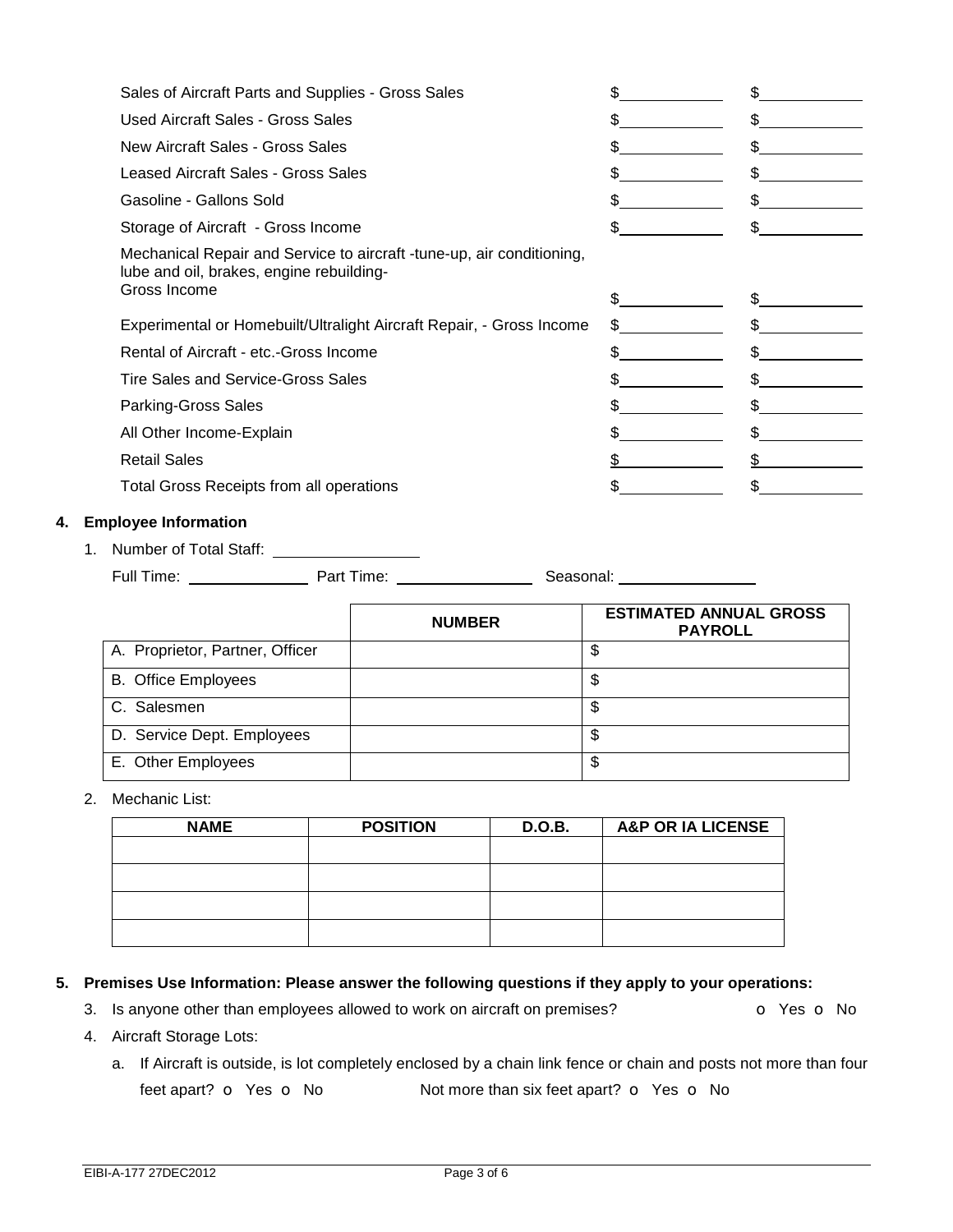|    | b. | Is lot completely floodlighted?                                                                                                                                                             |            | O Yes O No |  |
|----|----|---------------------------------------------------------------------------------------------------------------------------------------------------------------------------------------------|------------|------------|--|
|    |    |                                                                                                                                                                                             |            |            |  |
|    | C. | Is there police or other protection?                                                                                                                                                        |            | O Yes O No |  |
|    |    |                                                                                                                                                                                             |            |            |  |
|    | d. | Do you pick up or deliver Aircraft?                                                                                                                                                         |            | O Yes O No |  |
|    |    |                                                                                                                                                                                             |            |            |  |
|    | е. | Do you repossess Aircraft?                                                                                                                                                                  |            | O Yes O No |  |
|    |    | If yes, please list number of repossessions annually: #_________                                                                                                                            |            |            |  |
| 5. |    | If you are a wholesaler, do you maintain a separate storage facility?                                                                                                                       | o Yes o No |            |  |
|    |    |                                                                                                                                                                                             |            |            |  |
| 6. |    | Do you consign Aircraft to sell?                                                                                                                                                            |            | O Yes O No |  |
|    |    |                                                                                                                                                                                             |            |            |  |
| 7. |    | Average number of aircraft sold annually: Total: ______________ Retail: ________________ Wholesale: __________                                                                              |            |            |  |
| 8. |    | Average number of aircraft for sale at one time: _______________________________                                                                                                            |            |            |  |
| 9. |    | Please complete a Schedule of Named Pilots, listing Pilots to be specifically insured (no coverage will be<br>afforded unless all Pilots who are authorized to use an Aircraft are listed). |            |            |  |
|    |    | 10. Please complete a schedule of aircraft to be specifically insured. Please list all aircraft owned and licensed by<br>you and used in your business.                                     |            |            |  |
|    |    | 11. Do you have a full kitchen or restaurant owned by the FBO business?                                                                                                                     |            | O Yes O No |  |
|    |    | 6. HKLL - Hangar Keepers Legal Liability (if coverage is requested)                                                                                                                         |            |            |  |

|        | Max Value of any one Unit | Max Value per Location |
|--------|---------------------------|------------------------|
| Loc. 1 | ง                         |                        |
| Loc. 2 | ง                         |                        |
| Loc.3  | Φ                         | ۰D                     |

o Specified Causes of Loss—Fire, Theft, Explosion, Mischief and Vandalism

o Collision

Contractual Property Damage: Legal Liability on aircraft for sale – Dealers Inventory Coverage

|        | Max Value of any one Unit | Max Value per Location |
|--------|---------------------------|------------------------|
| Loc. 1 |                           |                        |
| Loc. 2 |                           |                        |
| Loc.3  | ۰D                        |                        |

o Specified Causes of Loss—Fire, Theft, Explosion, Mischief and Vandalism

o Collision

Interests to be covered on Aircraft held for sale:

- o All party's interest in covered Aircraft
- o Financed party's interest only in stock for sale

|                          | <b>LIMITS OF COVERAGE</b> | <b>NUMBER OF UNITS</b> |
|--------------------------|---------------------------|------------------------|
| In Tow/ On hook with tug | w                         |                        |
| Cargo                    | ۷IJ                       |                        |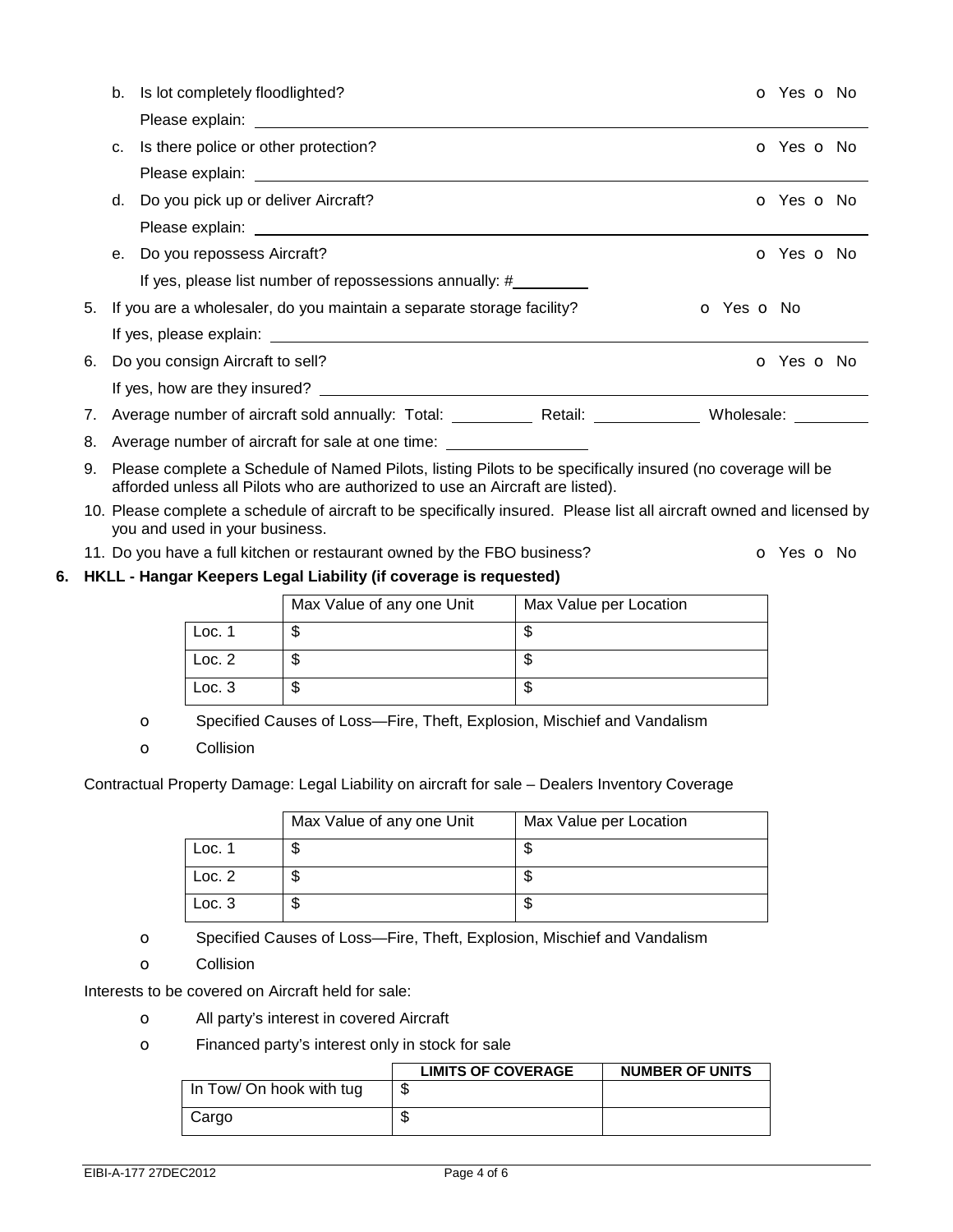List non-licensed mobile equipment:

#### **7. Commercial Auto (if coverage is requested): Attach vehicle and driver lists or schedules.**

Please complete the following questions only as it pertains to the business vehicles and equipment associated with your operation. No private passenger or non-business use of insured vehicle coverage is available. Only scheduled vehicles used for business purposes, which are driven by specifically Named Insured Operators, will be quoted liability coverage.

1. Please attach a driver schedule with the full name, date of birth, driver's license number & state of issue for each driver to be covered.

| 2. Are all vehicles and equipment solely owned by and registered to the Applicant? | <b>O</b> Yes <b>O</b> No |
|------------------------------------------------------------------------------------|--------------------------|
| If no, explain:                                                                    |                          |
|                                                                                    |                          |
|                                                                                    | $\mathbf{M}$             |

| 3. Do any of the employees use their own autos in the business? | O Yes O No |
|-----------------------------------------------------------------|------------|
| If Yes, explain:                                                |            |
|                                                                 |            |
|                                                                 |            |

| 4. Is there a vehicle and equipment maintenance program in operation?          | o Yes o No |
|--------------------------------------------------------------------------------|------------|
| 5. Are any vehicles or equipment leased to others?                             | o Yes o No |
| 6. Do any vehicles or equipment have customized, altered or special equipment? | O Yes O No |
| 7. Does insured obtain motor vehicle report verifications on all drivers?      | O Yes O No |
| 8. Does Applicant have a specific driver-recruiting program?                   | O Yes O No |
| 9. Are any ICC, PUC, or other certificate filings required?                    | o Yes o No |
| 10. Are all vehicles returned and garaged at the business each night?          | O Yes O No |

If no, list vehicle(s) not returned. State purpose of use if not returned and garaged at business location:

 

**VEHICLE # PURPOSE OF USE** 

11. Does Applicant own or operate any buses, vehicles, or equipment not listed on the schedule?  $\circ$  Yes  $\circ$  No

12. Months during year which vehicles are used: from **the contract of the contract of the contract of the contract of the contract of the contract of the contract of the contract of the contract of the contract of the cont** 

13. Maximum average distance traveled one way by each vehicle?\_\_\_\_\_

14. Maximum radius of operations: